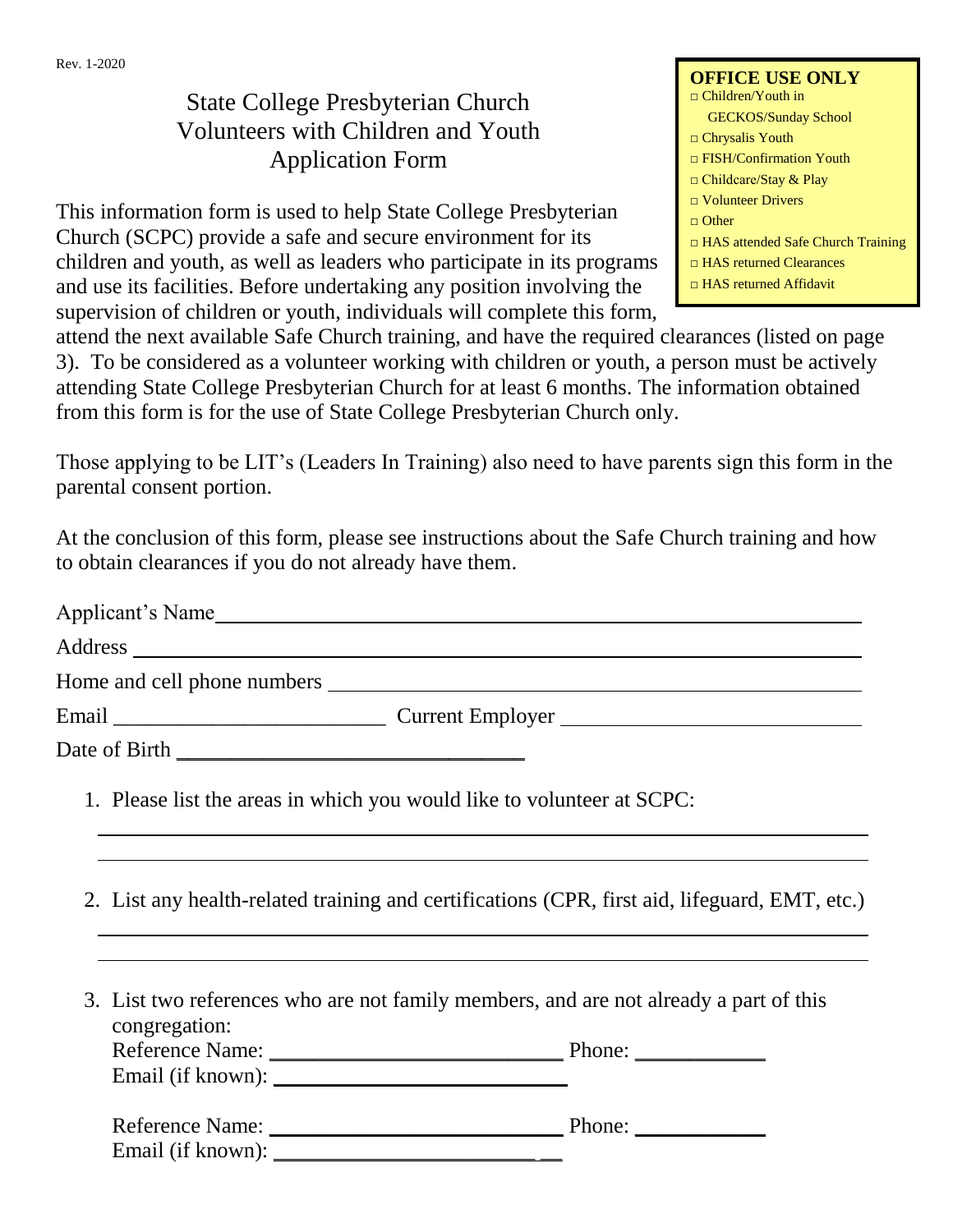4. In caring for children and youth, we believe it is our responsibility to seek adult volunteer staff that is able to provide healthy, safe, and nurturing relationships. Please answer the following question accordingly. Answering yes to the question will not automatically disqualify a person from volunteering in our church. Any special concerns can be discussed individually with the pastoral staff.

Have you even been convicted of or pled guilty to a crime, either misdemeanor of a felony (including but not limited to drug-related charges, child abuse, other crimes of violence, theft or motor vehicle violations?) \_\_\_\_\_\_ Yes \_\_\_\_\_\_ No If yes, please explain:

\_\_\_\_\_\_\_\_\_\_\_\_\_\_\_\_\_\_\_\_\_\_\_\_\_\_\_\_\_\_\_\_\_\_\_\_\_\_\_\_\_\_\_\_\_\_\_\_\_\_\_\_\_\_\_\_\_\_\_\_\_\_\_\_\_\_\_\_\_ \_\_\_\_\_\_\_\_\_\_\_\_\_\_\_\_\_\_\_\_\_\_\_\_\_\_\_\_\_\_\_\_\_\_\_\_\_\_\_\_\_\_\_\_\_\_\_\_\_\_\_\_\_\_\_\_\_\_\_\_\_\_\_\_\_\_\_\_\_ \_\_\_\_\_\_\_\_\_\_\_\_\_\_\_\_\_\_\_\_\_\_\_\_\_\_\_\_\_\_\_\_\_\_\_\_\_\_\_\_\_\_\_\_\_\_\_\_\_\_\_\_\_\_\_\_\_\_\_\_\_\_\_\_\_\_\_\_\_ \_\_\_\_\_\_\_\_\_\_\_\_\_\_\_\_\_\_\_\_\_\_\_\_\_\_\_\_\_\_\_\_\_\_\_\_\_\_\_\_\_\_\_\_\_\_\_\_\_\_\_\_\_\_\_\_\_\_\_\_\_\_\_\_\_\_\_\_\_ \_\_\_\_\_\_\_\_\_\_\_\_\_\_\_\_\_\_\_\_\_\_\_\_\_\_\_\_\_\_\_\_\_\_\_\_\_\_\_\_\_\_\_\_\_\_\_\_\_\_\_\_\_\_\_\_\_\_\_\_\_\_\_\_\_\_\_\_\_ \_\_\_\_\_\_\_\_\_\_\_\_\_\_\_\_\_\_\_\_\_\_\_\_\_\_\_\_\_\_\_\_\_\_\_\_\_\_\_\_\_\_\_\_\_\_\_\_\_\_\_\_\_\_\_\_\_\_\_\_\_\_\_\_\_\_\_\_\_ \_\_\_\_\_\_\_\_\_\_\_\_\_\_\_\_\_\_\_\_\_\_\_\_\_\_\_\_\_\_\_\_\_\_\_\_\_\_\_\_\_\_\_\_\_\_\_\_\_\_\_\_\_\_\_\_\_\_\_\_\_\_\_\_\_\_\_\_\_

| <b>Parental Consent for applicants age 17 and younger:</b>                            |  |
|---------------------------------------------------------------------------------------|--|
| and to participate in the LIT program with our LOGOS GECKOS and/or Chrysalis program. |  |
|                                                                                       |  |
| Parent's signature:                                                                   |  |
| Date: $\frac{1}{\sqrt{1-\frac{1}{2}} \cdot \frac{1}{2}}$                              |  |

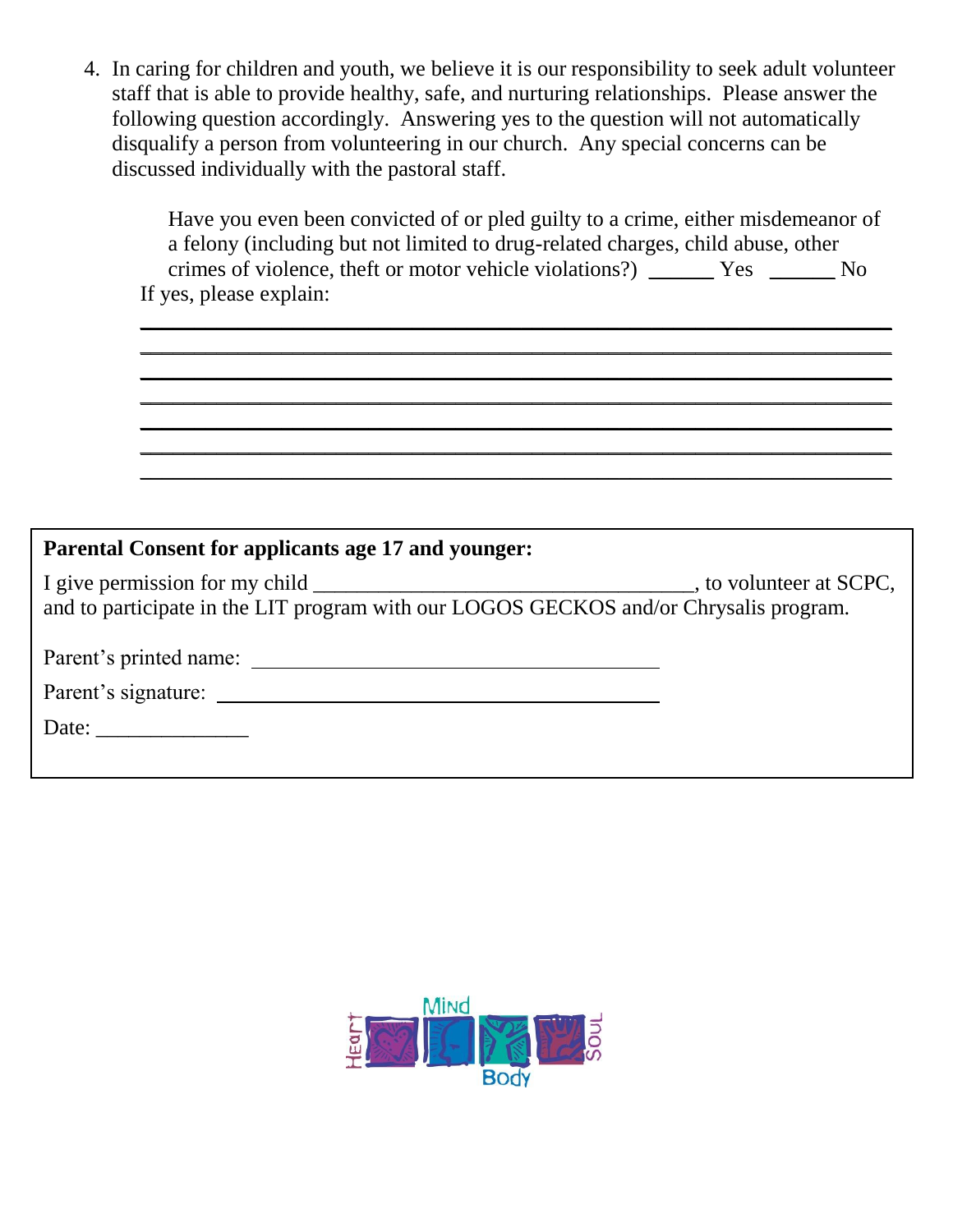Required clearances - please check those that apply: Apply for clearances and register for fingerprinting (if needed) at

<http://keepkidssafe.pa.gov/resources/clearances/index.htm>

- I have a Criminal Background Check and I will provide a copy to SCPC. I have a PA Child Abuse Clearance History Check and I will provide a copy to SCPC. I do not have my clearances *and* I will apply for those and give a copy to State College Presbyterian Church when I receive them. \_\_\_\_\_\_\_ I have lived in PA *less than* 10 years and I will need to submit a
	- fingerprint clearance.
	- \_\_\_\_\_\_\_ I have lived in PA for *10+ years* and will sign the volunteer affidavit attached to this form.

For those interested in being drivers:

I am willing to drive youth to/from events during the course of the program year if the dates work with my schedule, and I have a legal license to drive. (*Drivers must be 25 years of age*)

## **To be completed by ALL:**

You are almost done! At this point, please go to our church website, specifically to: <https://www.scpresby.org/safeguarding-our-children.html>

-- And click on the link to sign up for one of the Safe Church training sessions.

*(Here you will also find information on how to get clearances)*

 $\Box$  I have signed up for a training session! (offered in Fall and February each year)

Applicant's statement: The information provided in this application is correct and complete to the best of my knowledge. I authorize SCPC to contact the references provided. I agree to follow the policies set forth in the Safe Church training/handbook that I will receive at a training event. I understand that any violation of this policy may result in the termination of my volunteer service.

Applicant's Printed Name:

 $Signature: \_\_$ 

*Please turn this form and copies of clearances in to the church office on the main level, or place in the box marked STAFF located just outside the door if the office is locked (please block out any personal ID numbers on clearances). OR … you can send them via email to: [deanninescpc@gmail.com](mailto:deanninescpc@gmail.com) or [marthascpc@gmail.com.](mailto:marthascpc@gmail.com)*